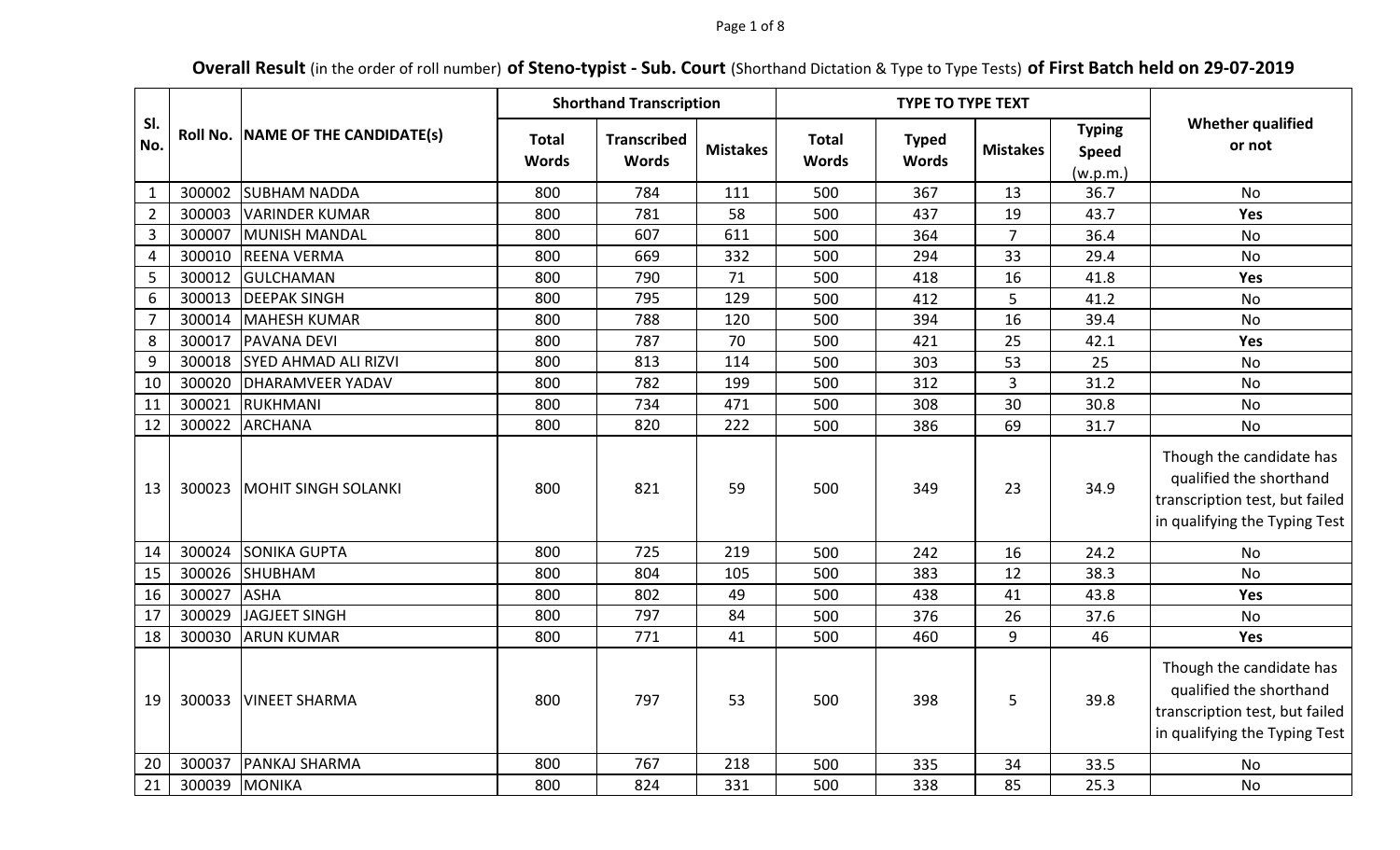# Page 2 of 8

|            |        | <b>Shorthand Transcription</b><br><b>TYPE TO TYPE TEXT</b> |                              |                                    |                 |                              |                              |                 |                                           |                                                                                                                        |
|------------|--------|------------------------------------------------------------|------------------------------|------------------------------------|-----------------|------------------------------|------------------------------|-----------------|-------------------------------------------|------------------------------------------------------------------------------------------------------------------------|
| SI.<br>No. |        | Roll No. NAME OF THE CANDIDATE(s)                          | <b>Total</b><br><b>Words</b> | <b>Transcribed</b><br><b>Words</b> | <b>Mistakes</b> | <b>Total</b><br><b>Words</b> | <b>Typed</b><br><b>Words</b> | <b>Mistakes</b> | <b>Typing</b><br><b>Speed</b><br>(w.p.m.) | <b>Whether qualified</b><br>or not                                                                                     |
| 22         | 300040 | MANDHIR                                                    | 800                          | 777                                | 199             | 500                          | 280                          | 25              | 28                                        | No                                                                                                                     |
| 23         | 300041 | <b>DIKSHA THAKUR</b>                                       | 800                          | 747                                | 179             | 500                          | 293                          | 14              | 29.3                                      | No                                                                                                                     |
| 24         | 300043 | JYOTI SAINI                                                | 800                          | 806                                | 95              | 500                          | 356                          | 17              | 35.6                                      | No                                                                                                                     |
| 25         | 300056 | <b>ANKITA VERMA</b>                                        | 800                          | 804                                | 54              | 500                          | 388                          | 15              | 38.8                                      | Though the candidate has<br>qualified the shorthand<br>transcription test, but failed<br>in qualifying the Typing Test |
| 26         | 300058 | <b>KIRAN THAKUR</b>                                        | 800                          | 785                                | 247             | 500                          | 353                          | 22              | 35.3                                      | No                                                                                                                     |
| 27         | 300061 | <b>PURUSHOTTAM KUMAR</b>                                   | 800                          | 807                                | 191             | 500                          | 411                          | 80              | 33.1                                      | No                                                                                                                     |
| 28         | 300063 | <b>DIVYA SHANKAR</b>                                       | 800                          | 830                                | 47              | 500                          | 499                          | 3               | 49.9                                      | Yes                                                                                                                    |
| 29         | 300068 | <b>ANKUSH NARANG</b>                                       | 800                          | 766                                | 130             | 500                          | 305                          | $\overline{7}$  | 30.5                                      | No                                                                                                                     |
| 30         | 300069 | MOHD AYUB                                                  | 800                          | 800                                | 20              | 500                          | 500                          | 4               | 50                                        | Yes                                                                                                                    |
| 31         | 300070 | <b>REENA BHARDWAJ</b>                                      | 800                          | 393                                | 657             | 500                          | 414                          | 33              | 41.4                                      | No                                                                                                                     |
| 32         | 300071 | DHIRAJ                                                     | 800                          | 805                                | 187             | 500                          | 436                          | 21              | 43.6                                      | No                                                                                                                     |
| 33         | 300073 | <b>SUMAN LATA</b>                                          | 800                          | 702                                | 515             | 500                          | 354                          | 15              | 35.4                                      | No                                                                                                                     |
| 34         | 300075 | <b>UMESH KUMARI</b>                                        | 800                          | 405                                | 670             | 500                          | 255                          | 48              | 20.7                                      | No                                                                                                                     |
| 35         | 300076 | <b>HARI PRASAD BHUSAL</b>                                  | 800                          | 797                                | 116             | 500                          | 374                          | 29              | 37.4                                      | No                                                                                                                     |
| 36         | 300077 | <b>BHAWNA</b>                                              | 800                          | 807                                | 107             | 500                          | 399                          | 32              | 39.9                                      | No                                                                                                                     |
| 37         | 300079 | <b>PAVINDER KAUR</b>                                       | 800                          | 791                                | 158             | 500                          | 352                          | 30              | 35.2                                      | No                                                                                                                     |
| 38         | 300080 | <b>RITU DEVI</b>                                           | 800                          | 795                                | 34              | 500                          | 434                          | 8               | 43.4                                      | <b>Yes</b>                                                                                                             |
| 39         | 300081 | <b>KAMLESH VOHRA</b>                                       | 800                          | 776                                | 86              | 500                          | 380                          | 3               | 38                                        | No                                                                                                                     |
| 40         | 300087 | <b>ANKUSH SHARMA</b>                                       | 800                          | 800                                | 88              | 500                          | 404                          | 28              | 40.4                                      | No                                                                                                                     |
| 41         |        | 300091   VISHWANEET ANAND                                  | 800                          | 793                                | 48              | 500                          | 385                          | 36              | 38.5                                      | Though the candidate has<br>qualified the shorthand<br>transcription test, but failed<br>in qualifying the Typing Test |
| 42         | 300092 | <b>SANJAY DUTT SHARMA</b>                                  | 800                          | 781                                | 90              | 500                          | 402                          | $\overline{7}$  | 40.2                                      | No                                                                                                                     |
| 43         | 300095 | <b>SANDEEP KUMAR</b>                                       | 800                          | 717                                | 297             | 500                          | 274                          | 27              | 27.4                                      | No                                                                                                                     |
| 44         | 300097 | <b>SANDHYA KUMARI</b>                                      | 800                          | 279                                | 714             | 500                          | 298                          | 43              | 25.5                                      | No                                                                                                                     |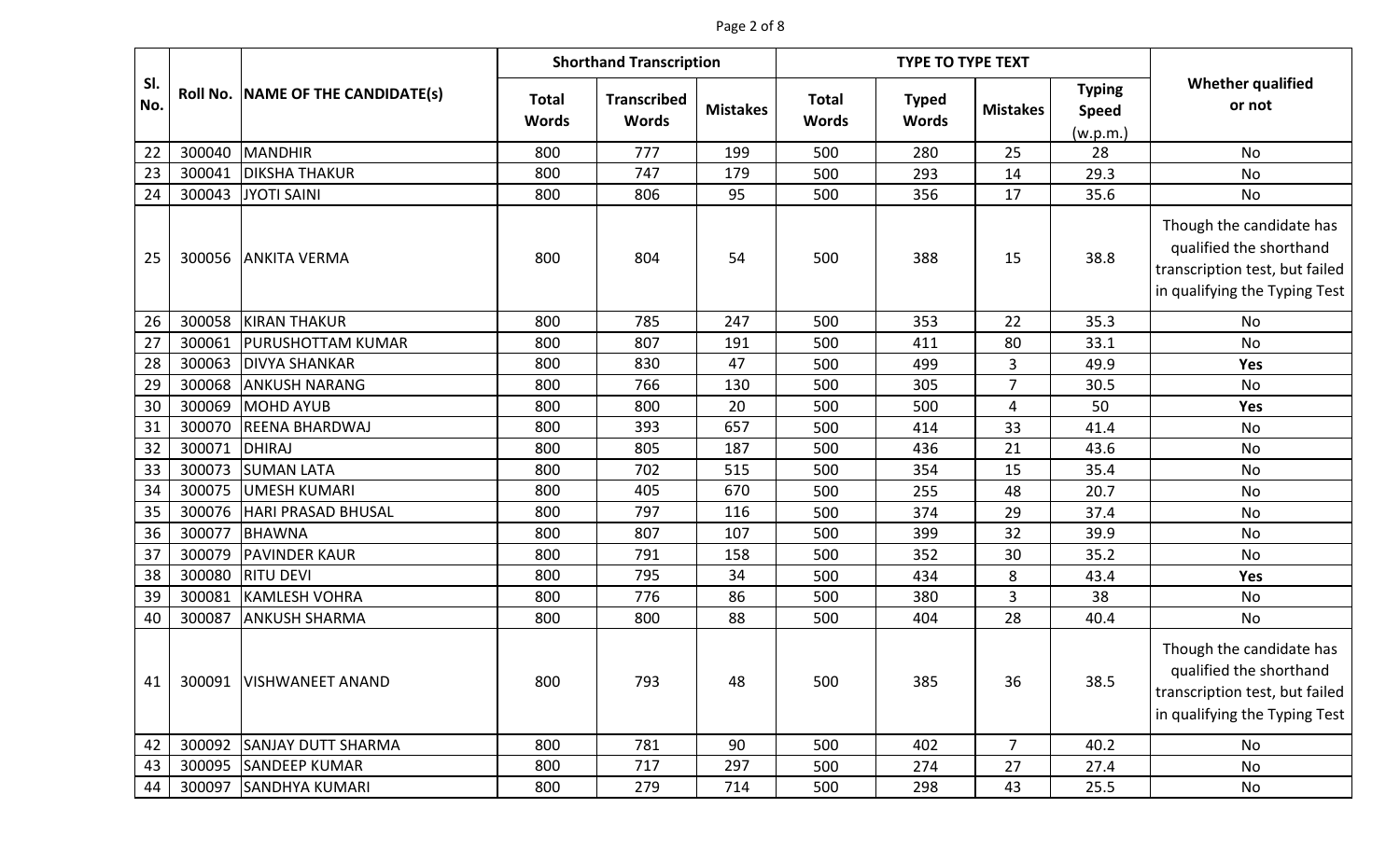# Page 3 of 8

|            |        |                                   |                              | <b>Shorthand Transcription</b>     |                 |                              | <b>TYPE TO TYPE TEXT</b>     |                 |                                           |                                    |
|------------|--------|-----------------------------------|------------------------------|------------------------------------|-----------------|------------------------------|------------------------------|-----------------|-------------------------------------------|------------------------------------|
| SI.<br>No. |        | Roll No. NAME OF THE CANDIDATE(s) | <b>Total</b><br><b>Words</b> | <b>Transcribed</b><br><b>Words</b> | <b>Mistakes</b> | <b>Total</b><br><b>Words</b> | <b>Typed</b><br><b>Words</b> | <b>Mistakes</b> | <b>Typing</b><br><b>Speed</b><br>(w.p.m.) | <b>Whether qualified</b><br>or not |
| 45         | 300098 | <b>TOSHITA THAKUR</b>             | 800                          | 788                                | 112             | 500                          | 443                          | 4               | 44.3                                      | No                                 |
| 46         | 300101 | <b>ANURAG SHARMA</b>              | 800                          | 809                                | 21              | 500                          | 445                          | 17              | 44.5                                      | Yes                                |
| 47         | 300103 | <b>RAVITA RANI</b>                | 800                          | 795                                | 102             | 500                          | 334                          | 8               | 33.4                                      | <b>No</b>                          |
| 48         | 300104 | <b>AJAY BHARDWAJ</b>              | 800                          | 800                                | 101             | 500                          | 444                          | 4               | 44.4                                      | <b>No</b>                          |
| 49         | 300106 | MEENAKSHI VERMA                   | 800                          | 751                                | 332             | 500                          | 350                          | 22              | 35                                        | <b>No</b>                          |
| 50         | 300108 | <b>SHILPA</b>                     | 800                          | 789                                | 167             | 500                          | 409                          | 8               | 40.9                                      | <b>No</b>                          |
| 51         | 300109 | <b>GEETA SHARMA</b>               | 800                          | 647                                | 337             | 500                          | 393                          | 24              | 39.3                                      | <b>No</b>                          |
| 52         | 300110 | <b>RIMPY</b>                      | 800                          | 788                                | 208             | 500                          | 279                          | 5               | 27.9                                      | No                                 |
| 53         | 300112 | <b>ANCHAL</b>                     | 800                          | 801                                | 49              | 500                          | 500                          | 10              | 50                                        | Yes                                |
| 54         | 300113 | <b>SABINA</b>                     | 800                          | 792                                | 64              | 500                          | 499                          | 10              | 49.9                                      | <b>Yes</b>                         |
| 55         | 300114 | <b>VISHAVPREET</b>                | 800                          | 791                                | 52              | 500                          | 421                          | 9               | 42.1                                      | Yes                                |
| 56         | 300116 | <b>SUNIL CHANDER</b>              | 800                          | 801                                | 20              | 500                          | 500                          | 8               | 50                                        | Yes                                |
| 57         | 300119 | <b>REENA</b>                      | 800                          | 811                                | 165             | 500                          | 399                          | 31              | 39.9                                      | No                                 |
| 58         | 300122 | <b>NEHA</b>                       | 800                          | 809                                | 124             | 500                          | 372                          | 37              | 37.2                                      | No                                 |
| 59         | 300123 | <b>PROMILA DEVI</b>               | 800                          | 749                                | 259             | 500                          | 343                          | 30              | 34.3                                      | <b>No</b>                          |
| 60         | 300124 | PREETI                            | 800                          | 777                                | 165             | 500                          | 330                          | 12              | 33                                        | <b>No</b>                          |
| 61         | 300127 | <b>VIKAS KUMAR</b>                | 800                          | 453                                | 762             | 500                          | 335                          | 14              | 33.5                                      | <b>No</b>                          |
| 62         | 300129 | <b>SANDEEP KUMAR</b>              | 800                          | 708                                | 196             | 500                          | 375                          | 41              | 33.4                                      | <b>No</b>                          |
| 63         | 300134 | <b>INDU BHARTI</b>                | 800                          | 527                                | 517             | 500                          | 159                          | 21              | 15.9                                      | No                                 |
| 64         | 300136 | <b>SHUBHAM SHARMA</b>             | 800                          | 681                                | 347             | 500                          | 278                          | 39              | 27.8                                      | <b>No</b>                          |
| 65         | 300138 | <b>SUMIT KUMAR</b>                | 800                          | 496                                | 517             | 500                          | 211                          | 32              | 21.1                                      | No                                 |
| 66         | 300139 | RAVI                              | 800                          | 808                                | 60              | 500                          | 439                          | 10              | 43.9                                      | Yes                                |
| 67         | 300140 | <b>STUTI TANWAR</b>               | 800                          | 822                                | 94              | 500                          | 405                          | 19              | 40.5                                      | No                                 |
| 68         | 300142 | <b>UMESH GOYAL</b>                | 800                          | 759                                | 164             | 500                          | 323                          | 7               | 32.3                                      | No                                 |
| 69         | 300147 | <b>SANJAY SINGH PARIHAR</b>       | 800                          | 805                                | 111             | 500                          | 403                          | 72              | 33.1                                      | No                                 |
| 70         |        | 300148 SANDEEP KAUR               | 800                          | 799                                | 123             | 500                          | 503                          | 33              | 50.3                                      | No                                 |
| 71         | 300149 | <b>DOLLY PAL</b>                  | 800                          | 790                                | 96              | 500                          | 490                          | 14              | 49                                        | No                                 |
| 72         |        | 300150 PUSHPA DEVI                | 800                          | 767                                | 165             | 500                          | 293                          | 30              | 29.3                                      | No                                 |
| 73         | 300154 | MANISHA THAKUR                    | 800                          | 788                                | 118             | 500                          | 364                          | 29              | 36.4                                      | No                                 |
| 74         |        | 300156 AVINASH GULERIA            | 800                          | 791                                | 105             | 500                          | 354                          | 17              | 35.4                                      | No                                 |
| 75         |        | 300158 ANCHAL                     | 800                          | 778                                | 113             | 500                          | 368                          | 14              | 36.8                                      | No                                 |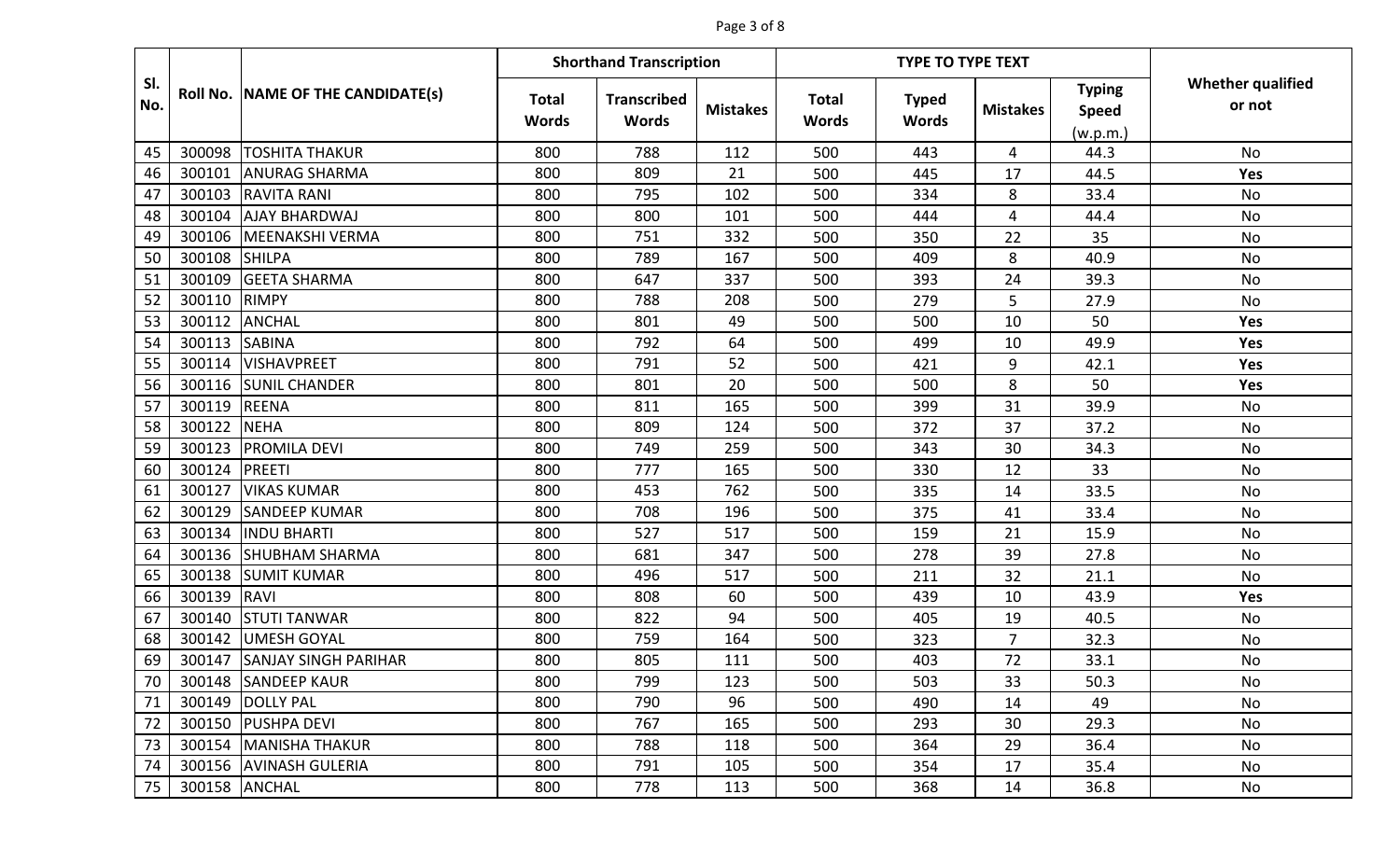### Page 4 of 8

|            |        |                                   |                              | <b>Shorthand Transcription</b>     |                 |                              | <b>TYPE TO TYPE TEXT</b>     |                 |                                           |                                                                                                                        |
|------------|--------|-----------------------------------|------------------------------|------------------------------------|-----------------|------------------------------|------------------------------|-----------------|-------------------------------------------|------------------------------------------------------------------------------------------------------------------------|
| SI.<br>No. |        | Roll No. NAME OF THE CANDIDATE(s) | <b>Total</b><br><b>Words</b> | <b>Transcribed</b><br><b>Words</b> | <b>Mistakes</b> | <b>Total</b><br><b>Words</b> | <b>Typed</b><br><b>Words</b> | <b>Mistakes</b> | <b>Typing</b><br><b>Speed</b><br>(w.p.m.) | <b>Whether qualified</b><br>or not                                                                                     |
| 76         | 300159 | <b>NEHA THAKUR</b>                | 800                          | 787                                | 136             | 500                          | 395                          | 23              | 39.5                                      | No                                                                                                                     |
| 77         | 300162 | <b>SUNITA THAKUR</b>              | 800                          | 705                                | 420             | 500                          | 346                          | 89              | 25.7                                      | No                                                                                                                     |
| 78         | 300166 | <b>SHALINI</b>                    | 800                          | 780                                | 118             | 500                          | 397                          | $\overline{4}$  | 39.7                                      | No                                                                                                                     |
| 79         | 300167 | <b>MEENAKSHI</b>                  | 800                          | 792                                | 65              | 500                          | 356                          | 8               | 35.6                                      | Though the candidate has<br>qualified the shorthand<br>transcription test, but failed<br>in qualifying the Typing Test |
| 80         | 300168 | <b>ABHISHEK</b>                   | 800                          | 800                                | 56              | 500                          | 415                          | 5               | 41.5                                      | Yes                                                                                                                    |
| 81         | 300169 | <b>NEHA SHARMA</b>                | 800                          | 795                                | 61              | 500                          | 370                          | 45              | 37                                        | Though the candidate has<br>qualified the shorthand<br>transcription test, but failed<br>in qualifying the Typing Test |
| 82         | 300170 | <b>KANHAYA NAUTIYAL</b>           | 800                          | 808                                | 19              | 500                          | 419                          | 11              | 41.9                                      | Yes                                                                                                                    |
| 83         | 300172 | <b>CHINU BHARDWAJ</b>             | 800                          | 743                                | 206             | 500                          | 150                          | 16              | 15                                        | No                                                                                                                     |
| 84         | 300173 | <b>KUMAR ANURAG</b>               | 800                          | 804                                | 302             | 500                          | 407                          | 75              | 33.2                                      | No                                                                                                                     |
| 85         | 300175 | <b>SHILPA KUMARI</b>              | 800                          | 650                                | 345             | 500                          | 273                          | 35              | 27.3                                      | No                                                                                                                     |
| 86         | 300179 | KUMARI MONIKA SHARMA              | 800                          | 432                                | 673             | 500                          | 224                          | 22              | 22.4                                      | No                                                                                                                     |
| 87         | 300182 | <b>RAHUL MALL</b>                 | 800                          | 800                                | 93              | 500                          | 422                          | 19              | 42.2                                      | No                                                                                                                     |
| 88         | 300185 | <b>SUKIRTI THAKUR</b>             | 800                          | 807                                | 130             | 500                          | 354                          | 30              | 35.4                                      | No                                                                                                                     |
| 89         | 300187 | <b>DEEPAK TYAGI</b>               | 800                          | 809                                | 116             | 500                          | 398                          | 45              | 35.3                                      | No                                                                                                                     |
| 90         | 300190 | <b>HIMANSHU SHARMA</b>            | 800                          | 777                                | 86              | 500                          | 353                          | 15              | 35.3                                      | No                                                                                                                     |
| 91         | 300191 | <b>RAJESH</b>                     | 800                          | 723                                | 241             | 500                          | 335                          | 29              | 33.5                                      | No                                                                                                                     |
| 92         | 300193 | <b>HIMANSHI DHIMAN</b>            | 800                          | 785                                | 124             | 500                          | 299                          | 10              | 29.9                                      | No                                                                                                                     |
| 93         | 300194 | <b>ABHISHEK ARORA</b>             | 800                          | 793                                | 73              | 500                          | 329                          | 13              | 32.9                                      | Though the candidate has<br>qualified the shorthand<br>transcription test, but failed<br>in qualifying the Typing Test |
| 94         | 300195 | <b>VISHAL SINGH</b>               | 800                          | 808                                | 106             | 500                          | 428                          | 41              | 38.7                                      | No                                                                                                                     |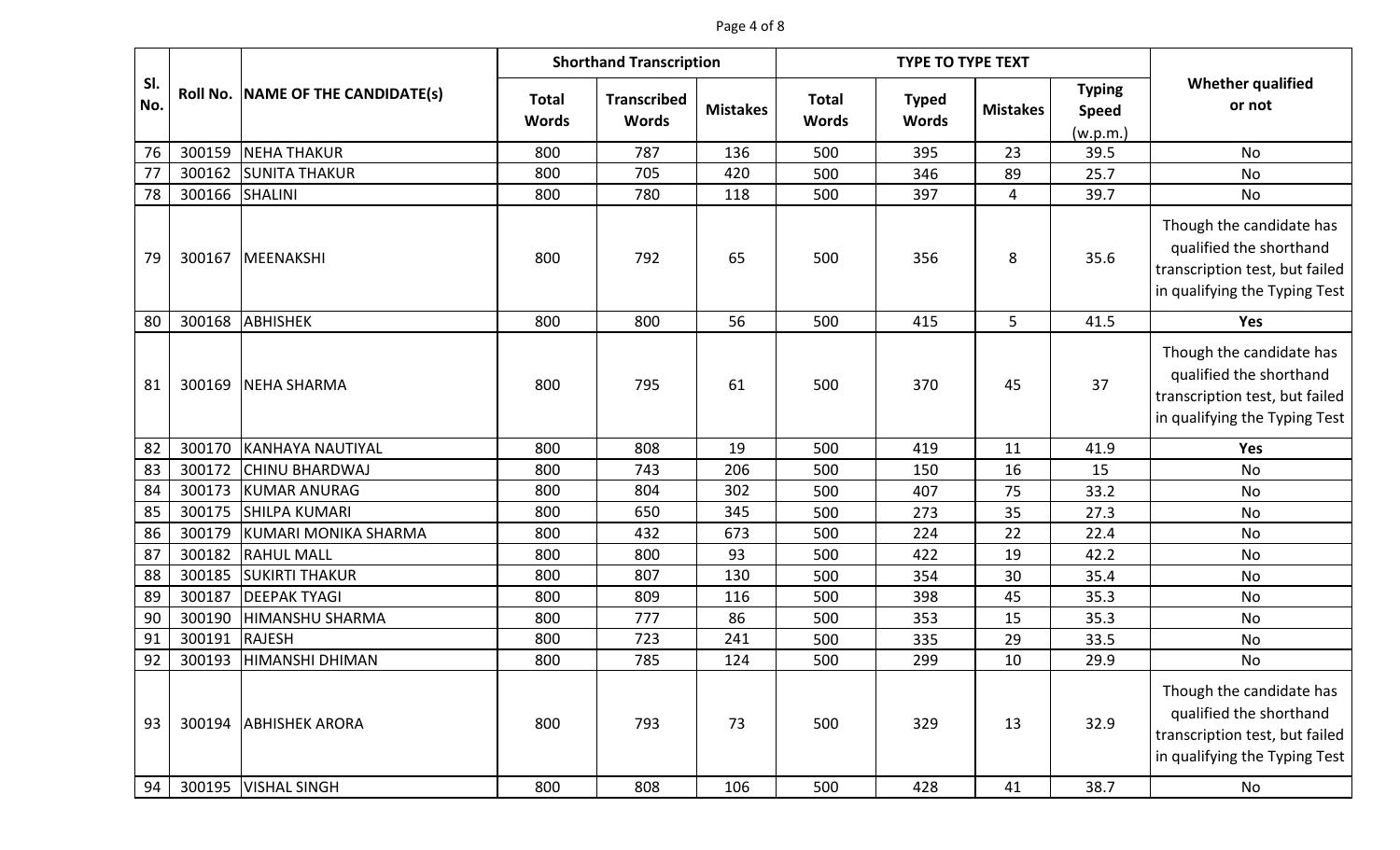### Page 5 of 8

|            |        |                                   |                              | <b>Shorthand Transcription</b>     |                 |                              | <b>TYPE TO TYPE TEXT</b>     |                 |                                           |                                                                                                                        |
|------------|--------|-----------------------------------|------------------------------|------------------------------------|-----------------|------------------------------|------------------------------|-----------------|-------------------------------------------|------------------------------------------------------------------------------------------------------------------------|
| SI.<br>No. |        | Roll No. NAME OF THE CANDIDATE(s) | <b>Total</b><br><b>Words</b> | <b>Transcribed</b><br><b>Words</b> | <b>Mistakes</b> | <b>Total</b><br><b>Words</b> | <b>Typed</b><br><b>Words</b> | <b>Mistakes</b> | <b>Typing</b><br><b>Speed</b><br>(w.p.m.) | <b>Whether qualified</b><br>or not                                                                                     |
| 95         | 300199 | BHAWANA                           | 800                          | 697                                | 690             | 500                          | 206                          | 38              | 20.6                                      | No                                                                                                                     |
| 96         | 300203 | <b>SALMAN KHAN</b>                | 800                          | 797                                | 38              | 500                          | 400                          | 6               | 40                                        | Yes                                                                                                                    |
| 97         | 300205 | <b>NISHA RANI</b>                 | 800                          | 766                                | 246             | 500                          | 242                          | 42              | 20                                        | No                                                                                                                     |
| 98         | 300206 | <b>PALLAVI THAKUR</b>             | 800                          | 792                                | 60              | 500                          | 355                          | 17              | 35.5                                      | Though the candidate has<br>qualified the shorthand<br>transcription test, but failed<br>in qualifying the Typing Test |
| 99         | 300207 | <b>AJAY</b>                       | 800                          | 802                                | 240             | 500                          | 260                          | 16              | 26                                        | No                                                                                                                     |
| 100        | 300208 | <b>SUMIT MEHTA</b>                | 800                          | 793                                | 38              | 500                          | 421                          | 17              | 42.1                                      | <b>Yes</b>                                                                                                             |
| 101        | 300209 | <b>RASHMI DEVI</b>                | 800                          | 809                                | 160             | 500                          | 364                          | 74              | 29                                        | No                                                                                                                     |
| 102        | 300212 | <b>POONAM SHARMA</b>              | 800                          | 796                                | 214             | 500                          | 322                          | 9               | 32.2                                      | No                                                                                                                     |
| 103        | 300213 | MOHIT                             | 800                          | 795                                | 220             | 500                          | 317                          | 20              | 31.7                                      | No                                                                                                                     |
| 104        | 300214 | <b>AMANDEEP KAUR</b>              | 800                          | 800                                | 31              | 500                          | 373                          | 38              | 37.3                                      | Though the candidate has<br>qualified the shorthand<br>transcription test, but failed<br>in qualifying the Typing Test |
| 105        | 300217 | MADHU                             | 800                          | 801                                | 102             | 500                          | 279                          | 8               | 27.9                                      | No                                                                                                                     |
| 106        | 300218 | <b>DEEPIKA THAKUR</b>             | 800                          | 795                                | 97              | 500                          | 418                          | 14              | 41.8                                      | No                                                                                                                     |
| 107        | 300219 | <b>AMIT KUMAR SACHDEVA</b>        | 800                          | 782                                | 77              | 500                          | 374                          | 11              | 37.4                                      | Though the candidate has<br>qualified the shorthand<br>transcription test, but failed<br>in qualifying the Typing Test |
| 108        |        | 300220 RAHUL KUMAR                | 800                          | 792                                | 25              | 500                          | 388                          | 11              | 38.8                                      | Though the candidate has<br>qualified the shorthand<br>transcription test, but failed<br>in qualifying the Typing Test |
| 109        | 300221 | <b>DIKSHA KASHYAP</b>             | 800                          | 808                                | 150             | 500                          | 395                          | 36              | 39.5                                      | No                                                                                                                     |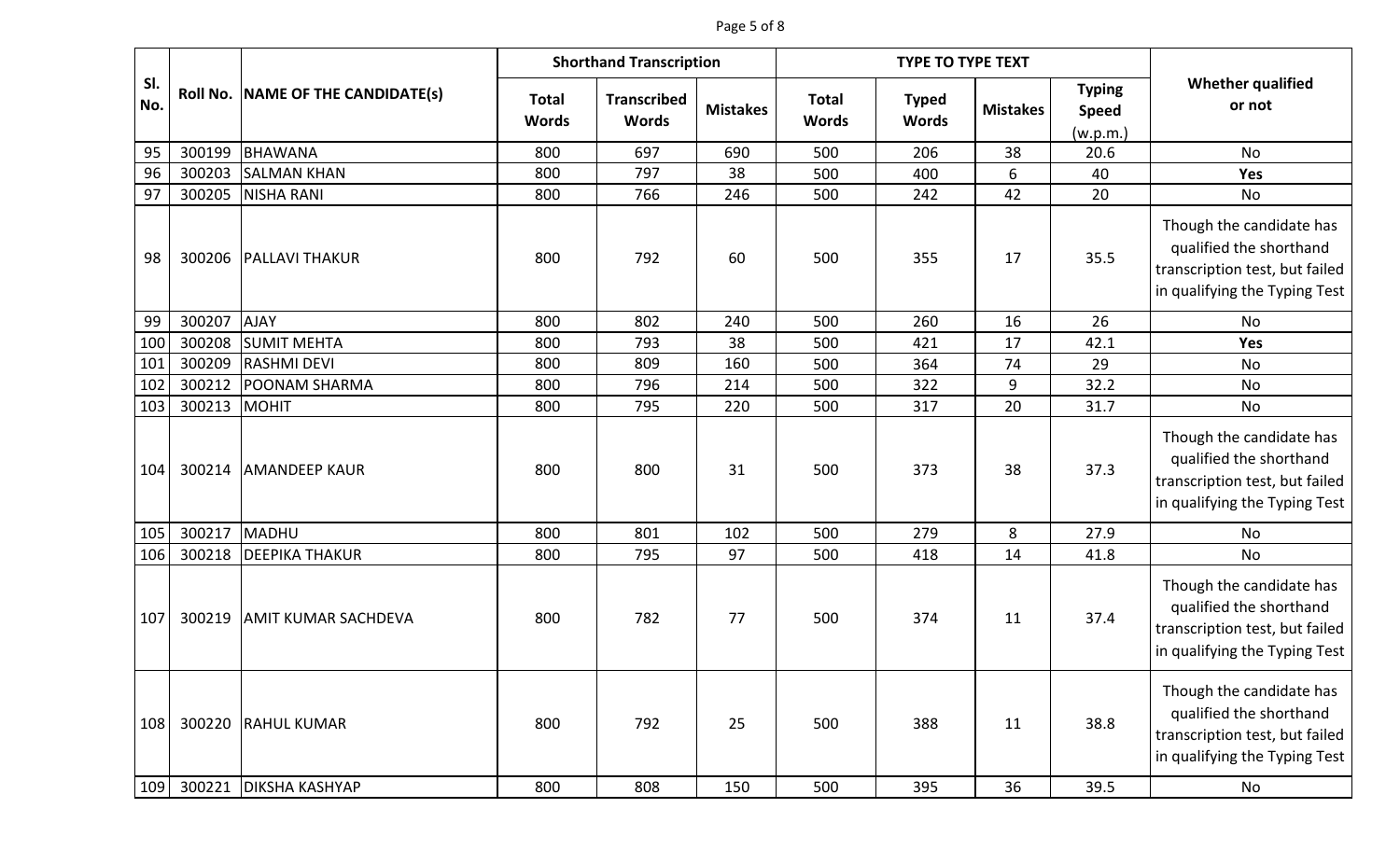#### Page 6 of 8

|            |        |                                   |                              | <b>Shorthand Transcription</b>     |                 |                              | <b>TYPE TO TYPE TEXT</b>     |                 |                                           |                                                                                                                        |
|------------|--------|-----------------------------------|------------------------------|------------------------------------|-----------------|------------------------------|------------------------------|-----------------|-------------------------------------------|------------------------------------------------------------------------------------------------------------------------|
| SI.<br>No. |        | Roll No. NAME OF THE CANDIDATE(s) | <b>Total</b><br><b>Words</b> | <b>Transcribed</b><br><b>Words</b> | <b>Mistakes</b> | <b>Total</b><br><b>Words</b> | <b>Typed</b><br><b>Words</b> | <b>Mistakes</b> | <b>Typing</b><br><b>Speed</b><br>(w.p.m.) | <b>Whether qualified</b><br>or not                                                                                     |
| 110        | 300224 | <b>RAJVIR SINGH</b>               | 800                          | 793                                | 159             | 500                          | 416                          | 11              | 41.6                                      | <b>No</b>                                                                                                              |
| 111        | 300226 | <b>REKHA KUMARI</b>               | 800                          | 566                                | 555             | 500                          | 299                          | 57              | 24.2                                      | No                                                                                                                     |
| 112        | 300230 | <b>HARSH ASURI</b>                | 800                          | 793                                | 75              | 500                          | 504                          | 60              | 44.4                                      | No                                                                                                                     |
| 113        | 300231 | <b>RIDHIMA THAKUR</b>             | 800                          | 785                                | 80              | 500                          | 302                          | 9               | 30.2                                      | Though the candidate has<br>qualified the shorthand<br>transcription test, but failed<br>in qualifying the Typing Test |
| 114        | 300232 | <b>KAMAL JEET SINGH</b>           | 800                          | 800                                | 76              | 500                          | 384                          | 13              | 38.4                                      | Though the candidate has<br>qualified the shorthand<br>transcription test, but failed<br>in qualifying the Typing Test |
| 115        | 300235 | <b>VISHAL GUPTA</b>               | 800                          | 807                                | 121             | 500                          | 218                          | 10              | 21.8                                      | No                                                                                                                     |
| 116        | 300237 | <b>HARSH KUMAWAT</b>              | 800                          | 717                                | 258             | 500                          | 222                          | 16              | 22.2                                      | <b>No</b>                                                                                                              |
| 117        | 300239 | <b>SHAMA GANPATI TOPRE</b>        | 800                          | 702                                | 380             | 500                          | 249                          | 8               | 24.9                                      | <b>No</b>                                                                                                              |
| 118        | 300240 | <b>ROHIT JARORA</b>               | 800                          | 818                                | 75              | 500                          | 373                          | $\overline{7}$  | 37.3                                      | Though the candidate has<br>qualified the shorthand<br>transcription test, but failed<br>in qualifying the Typing Test |
| 119        | 300245 | <b>RAHUL GANGTA</b>               | 800                          | 725                                | 291             | 500                          | 279                          | 24              | 27.9                                      | <b>No</b>                                                                                                              |
| 120        | 300246 | <b>HARPREET SINGH</b>             | 800                          | 771                                | 90              | 500                          | 360                          | 9               | 36                                        | No                                                                                                                     |
| 121        | 300248 | <b>ZAKA ULLAH KHAN</b>            | 800                          | 802                                | 128             | 500                          | 305                          | 15              | 30.5                                      | <b>No</b>                                                                                                              |
| 122        | 300250 | <b>JUBIN</b>                      | 800                          | 806                                | 123             | 500                          | 379                          | 22              | 37.9                                      | No                                                                                                                     |
| 123        | 300252 | <b>AMRITPAL SINGH</b>             | 800                          | 771                                | 136             | 500                          | 395                          | 16              | 39.5                                      | <b>No</b>                                                                                                              |
| 124        | 300253 | <b>RAHUL KASHYAP</b>              | 800                          | 795                                | 88              | 500                          | 376                          | 12              | 37.6                                      | <b>No</b>                                                                                                              |
| 125        | 300255 | <b>SUNIL KUMAR</b>                | 800                          | 743                                | 214             | 500                          | 336                          | 23              | 33.6                                      | No                                                                                                                     |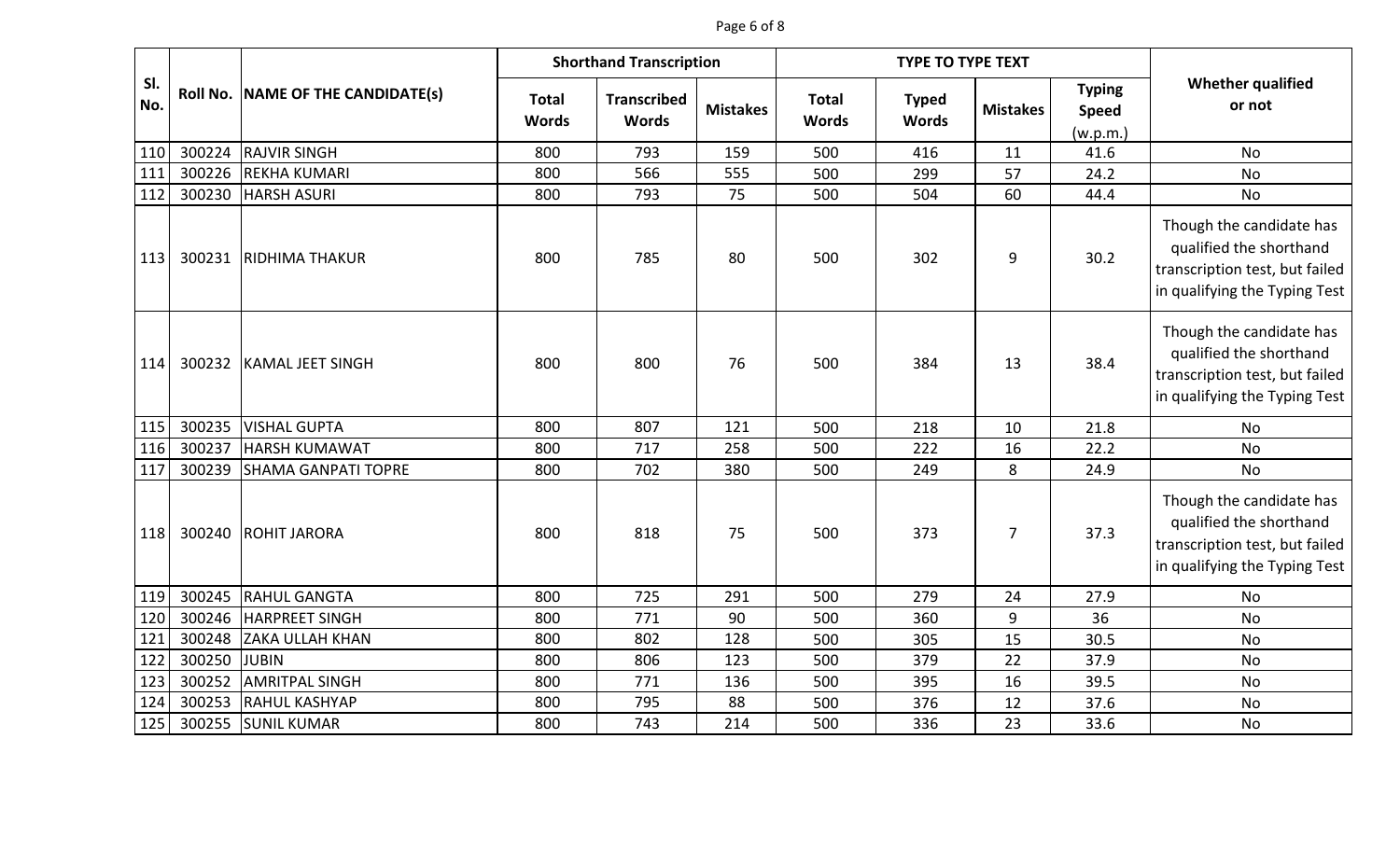|            |        |                                   | <b>Shorthand Transcription</b> |                                    |                 |                              | <b>TYPE TO TYPE TEXT</b>     |                 |                                           |                                                                                                                        |
|------------|--------|-----------------------------------|--------------------------------|------------------------------------|-----------------|------------------------------|------------------------------|-----------------|-------------------------------------------|------------------------------------------------------------------------------------------------------------------------|
| SI.<br>No. |        | Roll No. NAME OF THE CANDIDATE(s) | <b>Total</b><br><b>Words</b>   | <b>Transcribed</b><br><b>Words</b> | <b>Mistakes</b> | <b>Total</b><br><b>Words</b> | <b>Typed</b><br><b>Words</b> | <b>Mistakes</b> | <b>Typing</b><br><b>Speed</b><br>(w.p.m.) | <b>Whether qualified</b><br>or not                                                                                     |
| 126        |        | 300266 SHUBHAM                    | 800                            | 790                                | 56              | 500                          | 377                          | 6               | 37.7                                      | Though the candidate has<br>qualified the shorthand<br>transcription test, but failed<br>in qualifying the Typing Test |
| 127        | 300267 | MANISHA                           | 800                            | 592                                | 412             | 500                          | 242                          | 40              | 24.2                                      | No                                                                                                                     |
| 128        | 300270 | <b>ANUBHAV KUMAR SRIVASTAVA</b>   | 800                            | 809                                | 78              | 500                          | 332                          | 31              | 33.2                                      | Though the candidate has<br>qualified the shorthand<br>transcription test, but failed<br>in qualifying the Typing Test |
| 129        | 300271 | <b>NITIKA HARISH</b>              | 800                            | 789                                | 54              | 500                          | 323                          | 9               | 32.3                                      | Though the candidate has<br>qualified the shorthand<br>transcription test, but failed<br>in qualifying the Typing Test |
| 130        | 300273 | <b>MAMTA</b>                      | 800                            | 429                                | 590             | 500                          | 240                          | 31              | 24                                        | No                                                                                                                     |
| 131        | 300276 | <b>NAVEEN</b>                     | 800                            | 801                                | 50              | 500                          | 435                          | 28              | 43.5                                      | Yes                                                                                                                    |
| 132        | 300278 | <b>REECHA SHARMA</b>              | 800                            | 808                                | 87              | 500                          | 467                          | 20              | 46.7                                      | No                                                                                                                     |
| 133        | 300285 | <b>SATISH KHURANA</b>             | 800                            | 816                                | 59              | 500                          | 495                          | 6               | 49.5                                      | Yes                                                                                                                    |
| 134        | 300286 | <b>SANDEEP KUMAR</b>              | 800                            | 799                                | 120             | 500                          | 404                          | 54              | 35                                        | No                                                                                                                     |
| 135        | 300289 | SONAM                             | 800                            | 803                                | 44              | 500                          | 330                          | 8               | 33                                        | Though the candidate has<br>qualified the shorthand<br>transcription test, but failed<br>in qualifying the Typing Test |
| 136        | 300290 | POONAM                            | 800                            | 712                                | 260             | 500                          | 361                          | 50              | 31.1                                      | No                                                                                                                     |
| 137        | 300295 | NIKITA AERY                       | 800                            | 781                                | 160             | 500                          | 364                          | 16              | 36.4                                      | No                                                                                                                     |
| 138        | 300298 | <b>JYOTI RANI</b>                 | 800                            | 809                                | 111             | 500                          | 313                          | 28              | 31.3                                      | No                                                                                                                     |
| 139        | 300299 | <b>ANURADHA</b>                   | 800                            | 802                                | 70              | 500                          | 504                          | 19              | 50.4                                      | Yes                                                                                                                    |
| 140        | 300303 | <b>RAMAN KUMAR</b>                | 800                            | 804                                | 130             | 500                          | 470                          | 74              | 39.6                                      | No                                                                                                                     |